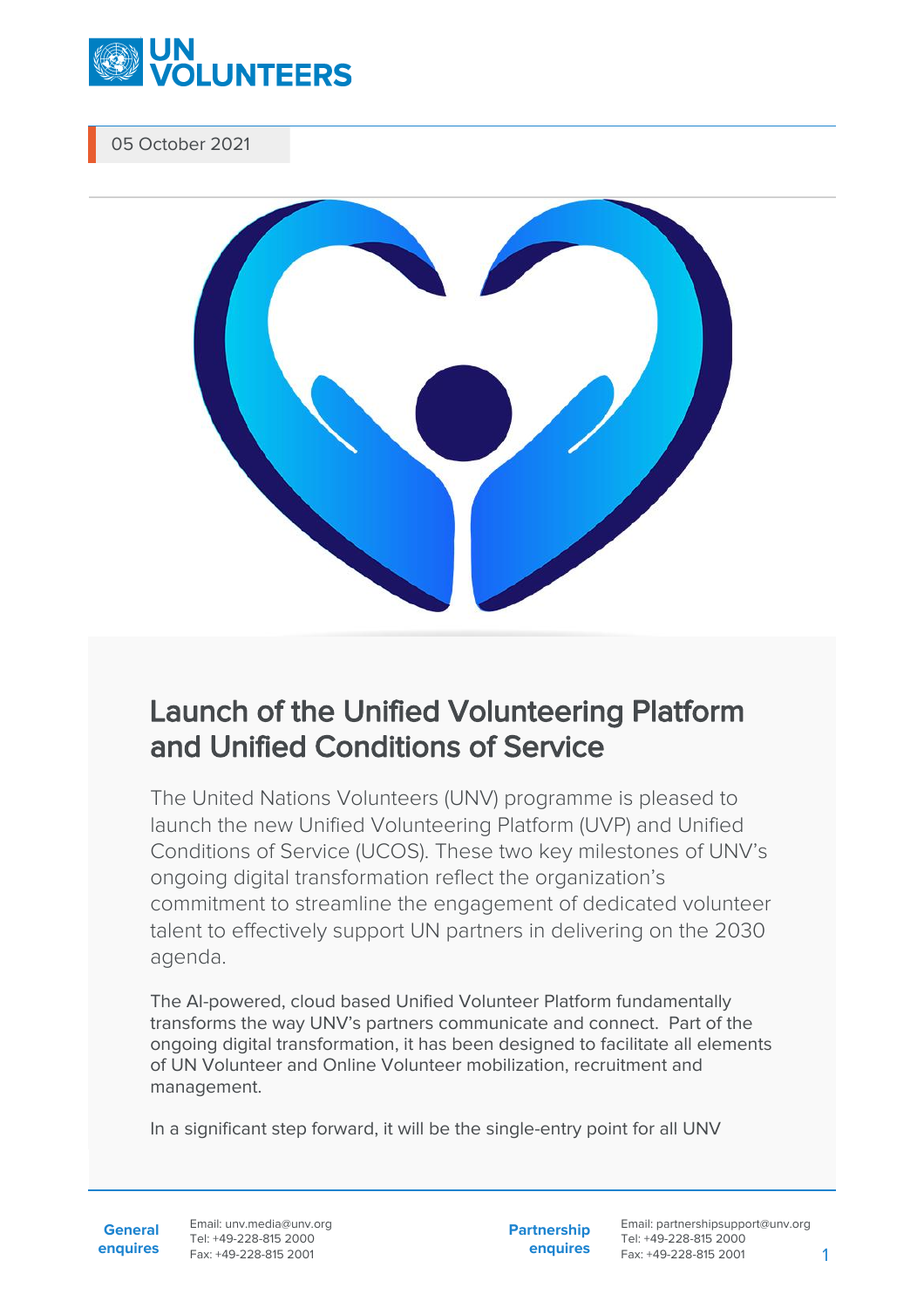

partners – from candidates and onsite and online volunteers to donors, funding partners and UNV personnel and online volunteers partner organizations. The UVP brings efficiency gains that will positively impact the UN Volunteer experience, as well as the work of partner organizations.

The platform contains important features to facilitate the administration of UN Volunteer assignments. Partners will be able to recruit and manage onsite and online volunteers in one place. Users will also be able to request direct recruitment, extensions and re-assignment, among other things, while all tasks requiring attention are captured in one dashboard.

For troubleshooting, the UVP also contains embedded online guidance tools and is supported by UNV's AI Chatbot, Voli, which can also log service tickets for escalation to UNV personnel.

Over the coming months, UNV will be running run practical training sessions for UN partners, covering important topics such as how to request volunteers by creating a description of assignment, track recruitments, evaluate candidates and confirm assignment durations.

**CC** The Unified Volunteering Platform and Unified Conditions of Service deliver a massive leap in policy innovation and business processes simplification and efficiencies for our UN and funding partners, UN Volunteers, candidates and UNV staff. They are a reflection of UNV's commitment to better serve UN partners, and leverage digital tools and frontier technologies to help deliver the 2030 agenda. -- Olga Zubritskaya-Devyatkina, Chief, Volunteer Solutions Section

To coincide with the UVP and following a thorough consultation and review process, UNV has also launched Unified Conditions of Service.

These align volunteer entitlements across all assignment categories and include 18 main changes. UN partners were consulted via the UN Human Resources network and a detailed analysis of all entitlement components.

General Email: unv.media@unv.org **enquires** Fax: +49-228-815 2001 Tel: +49-228-815 2000

**Partnership enquires** Email: partnershipsupport@unv.org Tel: +49-228-815 2000 Fax: +49-228-815 2001 2